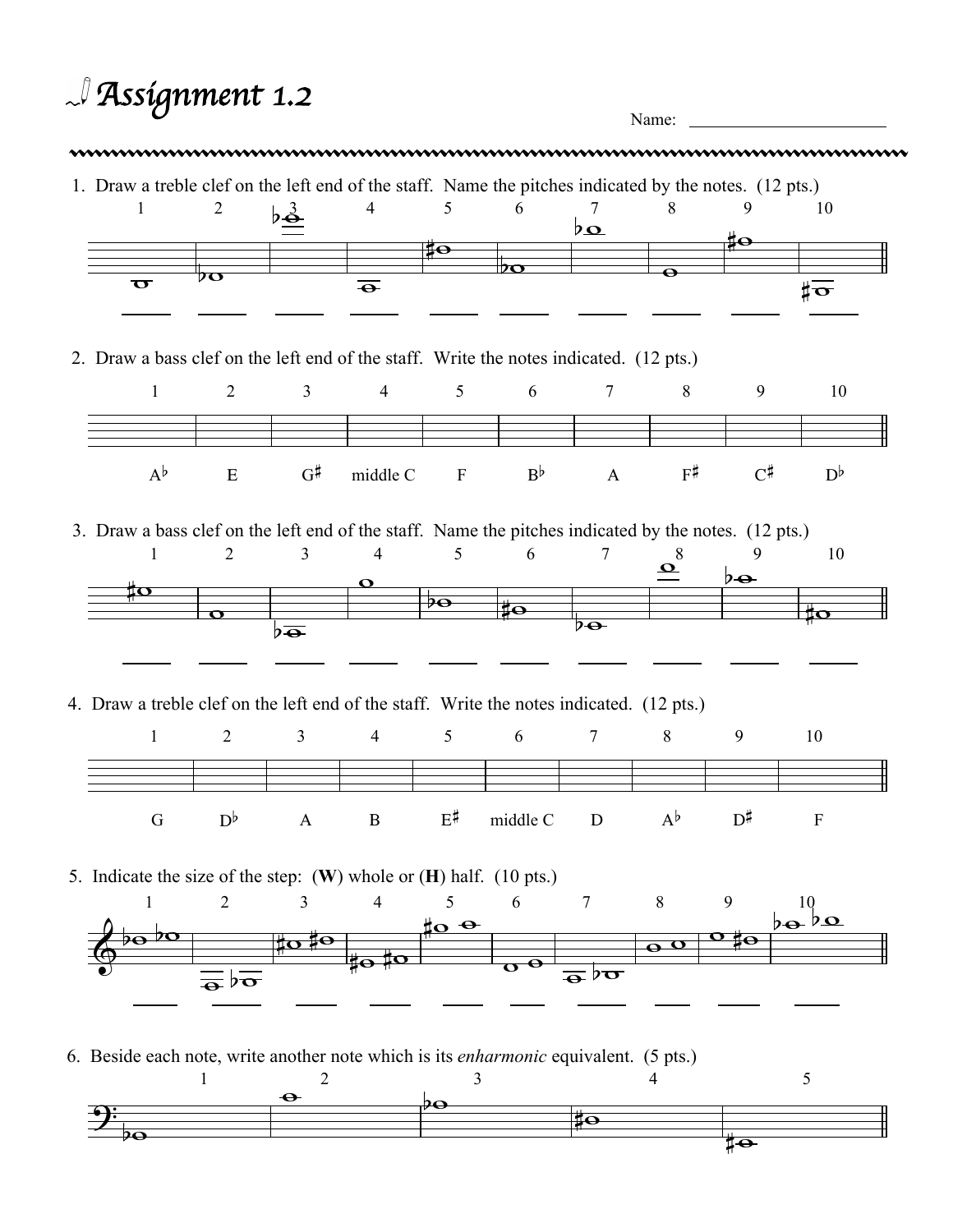## *Introduction to Music Theory/Assignment 1.2*

7. Rewrite the notes to show where they would be written in the opposite clef. Each pair must represent the exact same location on the keyboard. (10 pts.)

| example                    |   |   |                       |               |   |             |                          | 10        |
|----------------------------|---|---|-----------------------|---------------|---|-------------|--------------------------|-----------|
| −<br>$\boldsymbol{\Theta}$ |   |   |                       |               |   |             |                          |           |
|                            | ੌ | Ő | $\boldsymbol{\sigma}$ | $\rightarrow$ |   | $\triangle$ |                          | $\bullet$ |
| $\sqrt{2}$                 |   |   |                       |               | e |             | $\overline{\phantom{a}}$ |           |
|                            |   |   |                       |               |   |             |                          |           |

8. On the keyboard below, locate the pitches from #7 above, and place their corresponding numbers on the correct keys. "Middle C" is the C located in the middle of this keyboard. Some keys may be used more than once. (See my example) (10 pts.)



9. Five pitches are numbered on the keyboard below. Notate their correct pitches on the bass clef provided. Again, "Middle C" is located in the middle of this keyboard. (5 pts.)